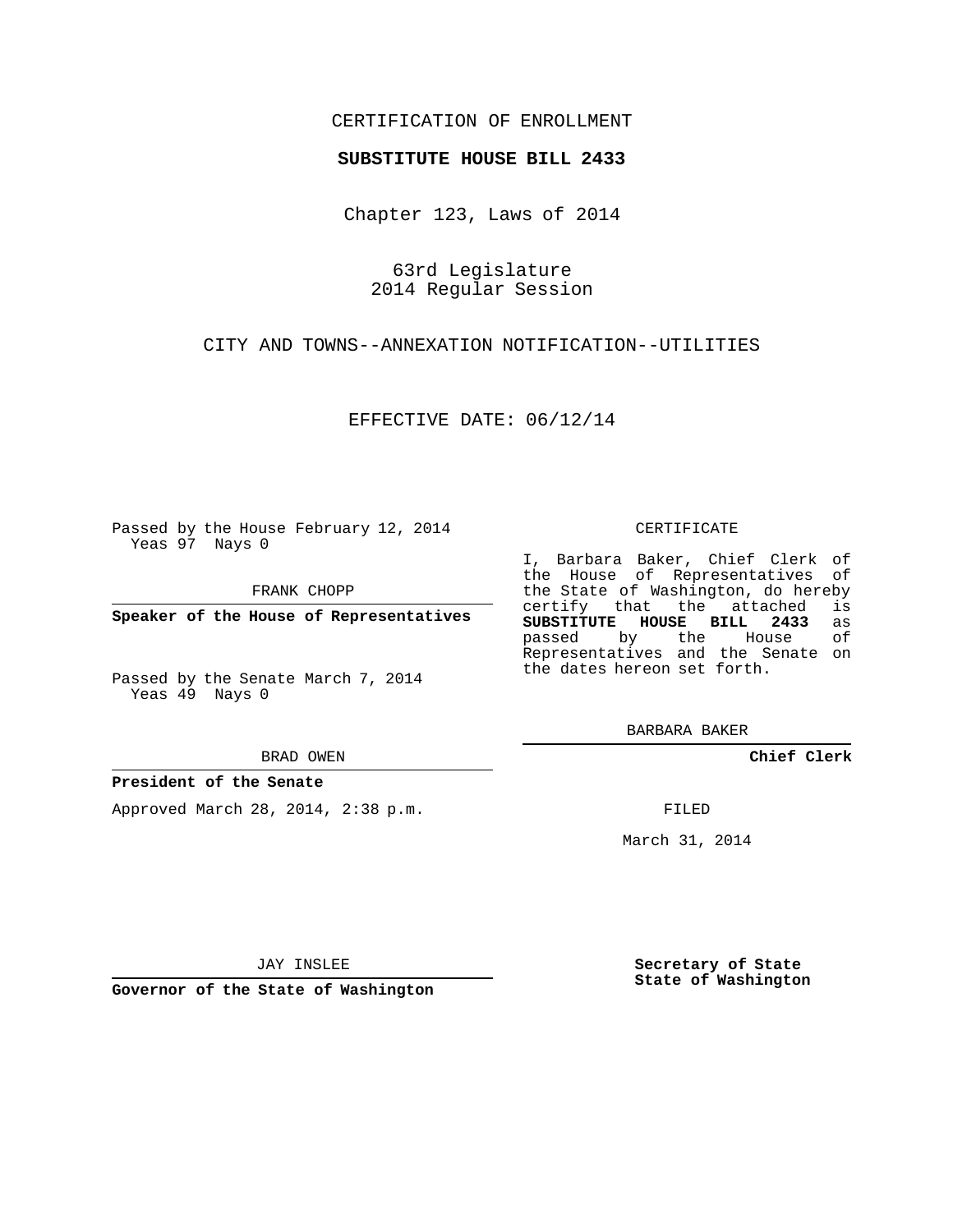# **SUBSTITUTE HOUSE BILL 2433** \_\_\_\_\_\_\_\_\_\_\_\_\_\_\_\_\_\_\_\_\_\_\_\_\_\_\_\_\_\_\_\_\_\_\_\_\_\_\_\_\_\_\_\_\_

\_\_\_\_\_\_\_\_\_\_\_\_\_\_\_\_\_\_\_\_\_\_\_\_\_\_\_\_\_\_\_\_\_\_\_\_\_\_\_\_\_\_\_\_\_

Passed Legislature - 2014 Regular Session

## **State of Washington 63rd Legislature 2014 Regular Session**

**By** House Local Government (originally sponsored by Representatives Habib and Ryu)

READ FIRST TIME 02/05/14.

 AN ACT Relating to notification by a city or town to light and power businesses and gas distribution businesses of annexed areas and affected properties; and amending RCW 35.13.270 and 35A.14.801.

BE IT ENACTED BY THE LEGISLATURE OF THE STATE OF WASHINGTON:

 **Sec. 1.** RCW 35.13.270 and 2007 c 285 s 1 are each amended to read as follows:

 (1) Whenever any territory is annexed to a city or town which is part of a road district of the county and road district taxes have been levied but not collected on any property within the annexed territory, the same shall when collected by the county treasurer be paid to the city or town and by the city or town placed in the city or town street fund; except that road district taxes that are delinquent before the date of annexation shall be paid to the county and placed in the county road fund.

 (2) When territory that is part of a fire district is annexed to a city or town, the following apply:

 (a) Fire district taxes on annexed property that were levied, but not collected, and were not delinquent at the time of the annexation shall, when collected, be paid to the annexing city or town at times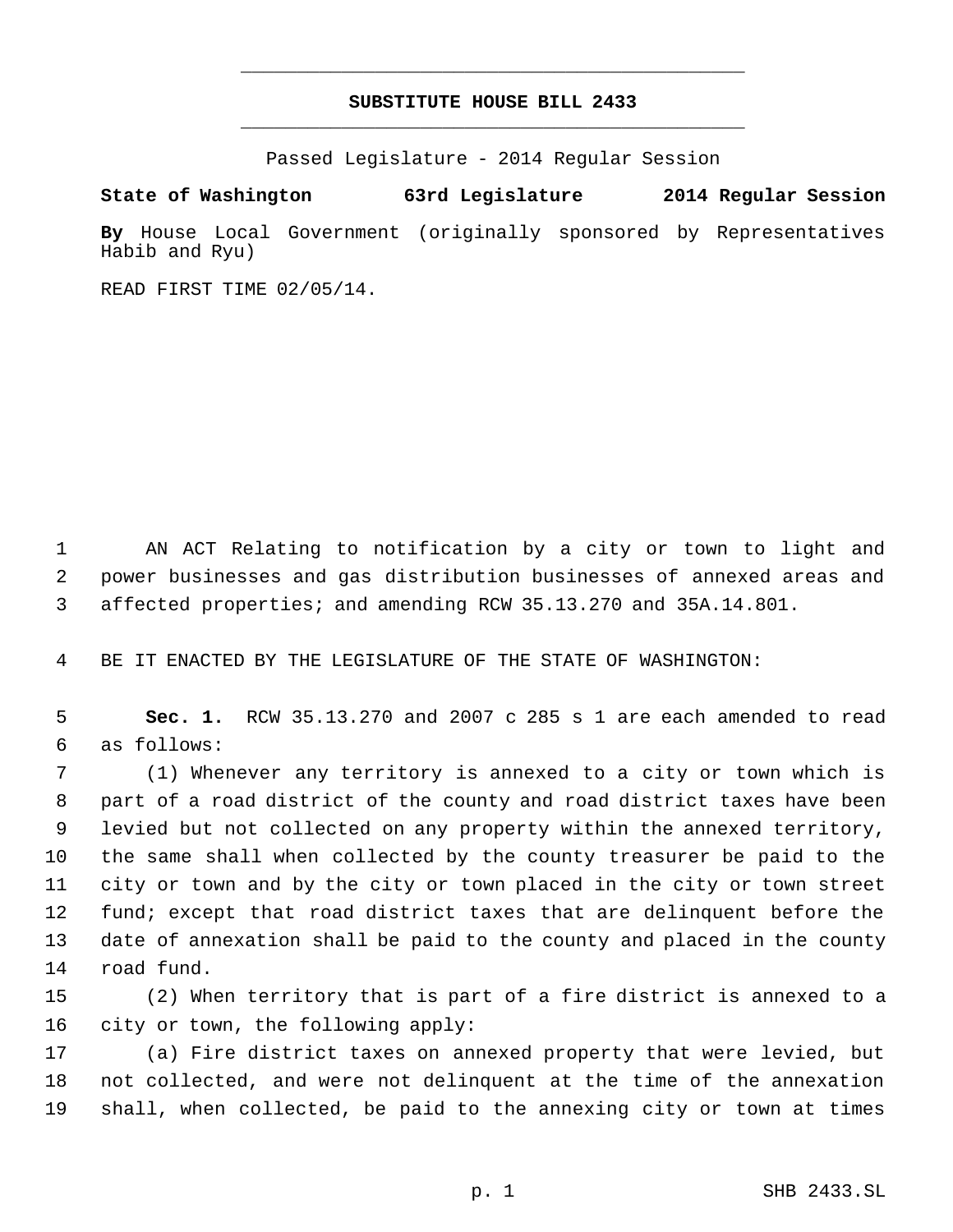required by the county, but no less frequently than by July 10th for collections through June 30th and January 10th for collections through December 31st following the annexation; and

 (b) Fire district taxes on annexed property that were levied, but not collected, and were delinquent at the time of the annexation and the pro rata share of the current year levy budgeted for general obligation debt, when collected, shall be paid to the fire district.

 (3) When territory that is part of a library district is annexed to a city or town, the following apply:

 (a) Library district taxes on annexed property that were levied, but not collected, and were not delinquent at the time of the annexation shall, when collected, be paid to the annexing city or town at times required by the county, but no less frequently than by July 10th for collections through June 30th and January 10th for collections through December 31st following the annexation; and

 (b) Library district taxes on annexed property that were levied, but not collected, and were delinquent at the time of the annexation and the pro rata share of the current year levy budgeted for general obligation debt, when collected, shall be paid to the library district.

 (4) Subsections (1) through (3) of this section do not apply to any special assessments due in behalf of such property.

 (5) If a city or town annexes property within a fire district or library district while any general obligation bond secured by the taxing authority of the district is outstanding, the bonded indebtedness of the fire district or library district remains an obligation of the taxable property annexed as if the annexation had not occurred.

28 (6) For each annexation by a city or town, the city or town ( $\frac{1}{15}$ 29  $r = r + 1$  must provide notification, by certified mail or 30 electronic means, that includes a list of annexed parcel numbers( $(\tau)$ ) 31 and the street address to the county treasurer and assessor, to the light and power businesses and gas distribution businesses, and to the 33 fire district and library district, as appropriate, at least ((thirty)) 34 sixty days before the effective date of the annexation. The county treasurer is only required to remit to the city or town those road taxes, fire district taxes, and library district taxes collected 37 ((thirty)) sixty days or more after receipt of the notification. The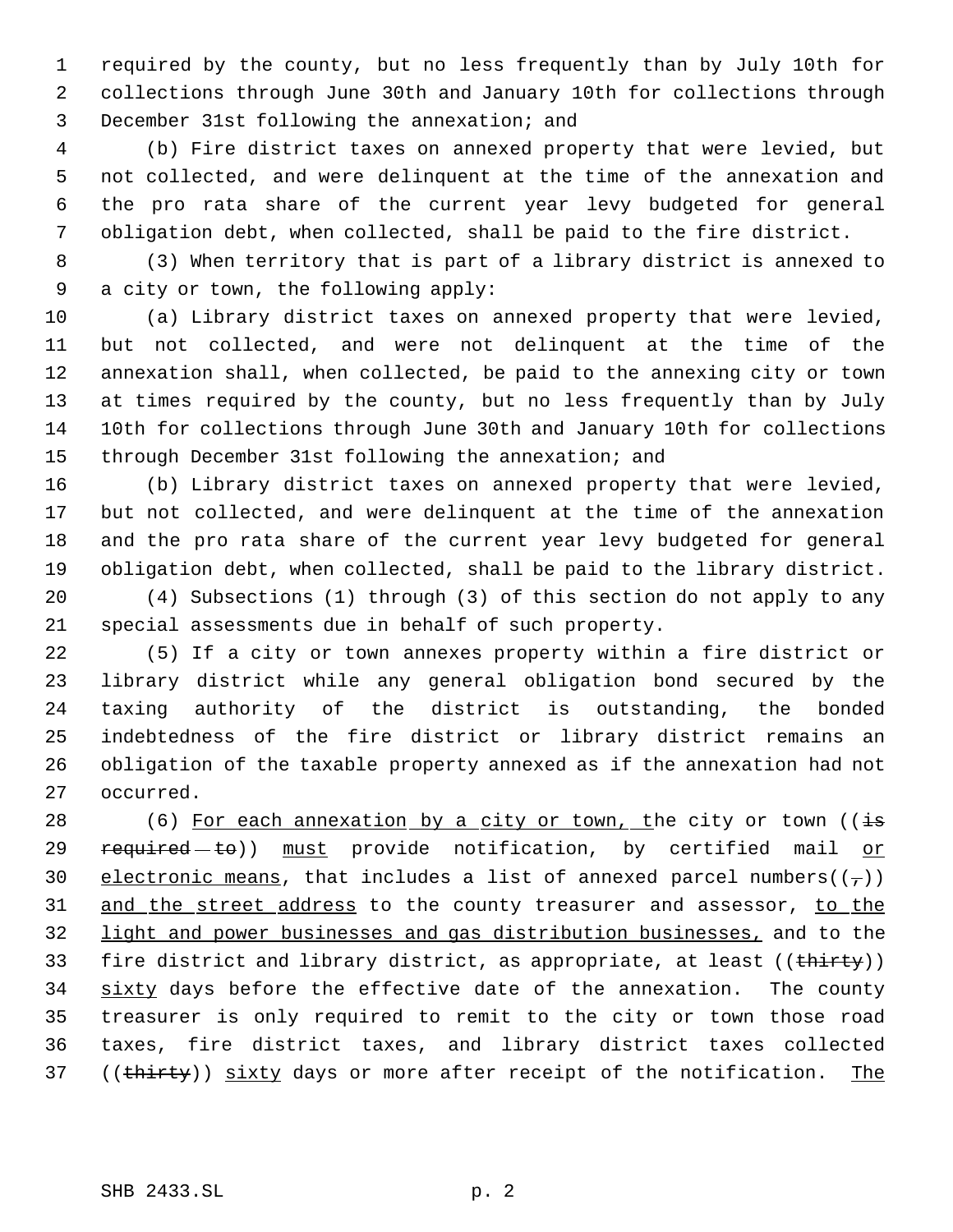1 light and power businesses and gas distribution businesses are only 2 required to remit to the city or town those utility taxes collected sixty days or more after receipt of the notification.

 (7)(a) In counties that do not have a boundary review board, the city or town shall provide notification to the fire district or library district of the jurisdiction's resolution approving the annexation. The notification required under this subsection must:

 (i) Be made by certified mail within seven days of the resolution approving the annexation; and

(ii) Include a description of the annexed area.

 (b) In counties that have a boundary review board, the city or town shall provide notification of the proposed annexation to the fire district or library district simultaneously when notice of the proposed annexation is provided by the jurisdiction to the boundary review board under RCW 36.93.090.

 (8) The provisions of this section regarding (a) the transfer of fire and library district property taxes and (b) city and town notifications to fire and library districts do not apply if the city or town has been annexed to and is within the fire or library district when the city or town approves a resolution to annex unincorporated county territory.

 (9) An error or accidental omission by a city or town in the 23 transmitted annexation notice required under this section may be 24 corrected by the city or town by providing an amended notice to the county treasurer and assessor, the light and power businesses, the gas distribution businesses, and to the fire district and library district, 27 as appropriate. The recipient of the amended notice is only required 28 to remit applicable taxes to the city or town, in accordance with the 29 corrected information, sixty days after its receipt of the amended notice.

 (10) For purposes of this section, "electronic means" means an electronic format agreed to by both sender and recipient that conveys all applicable notification information.

 **Sec. 2.** RCW 35A.14.801 and 2007 c 285 s 2 are each amended to read as follows:

 (1) Whenever any territory is annexed to a code city which is part of a road district of the county and road district taxes have been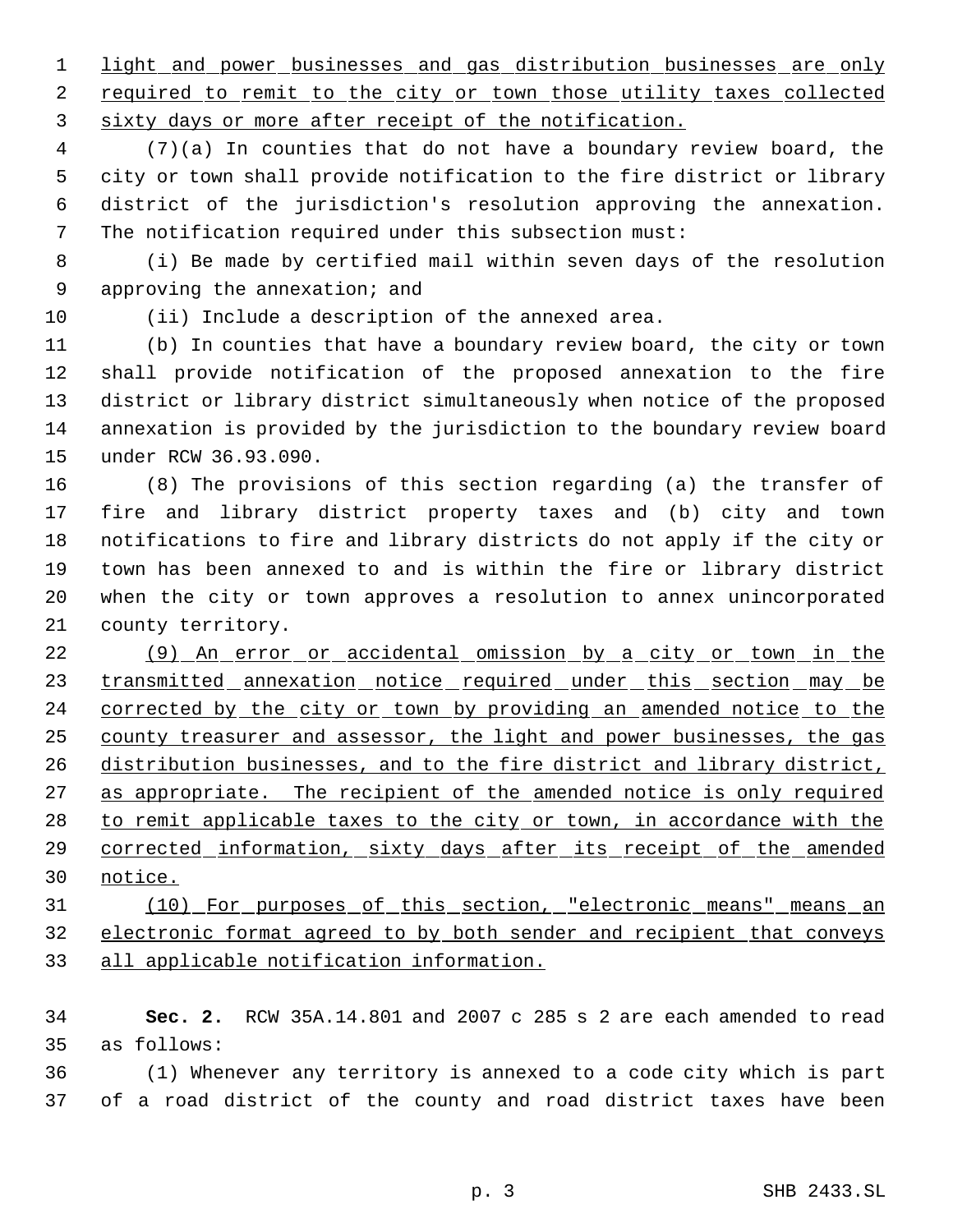levied but not collected on any property within the annexed territory, the same shall when collected by the county treasurer be paid to the code city and by the city placed in the city street fund; except that road district taxes that are delinquent before the date of annexation shall be paid to the county and placed in the county road fund.

 (2) When territory that is part of a fire district is annexed to a code city, the following apply:

 (a) Fire district taxes on annexed property that were levied, but not collected, and were not delinquent at the time of the annexation shall, when collected, be paid to the annexing code city at times required by the county, but no less frequently than by July 10th for collections through June 30th and January 10th for collections through December 31st following the annexation; and

 (b) Fire district taxes on annexed property that were levied, but not collected, and were delinquent at the time of the annexation and the pro rata share of the current year levy budgeted for general obligation debt, when collected, shall be paid to the fire district.

 (3) When territory that is part of a library district is annexed to a code city, the following apply:

 (a) Library district taxes on annexed property that were levied, but not collected, and were not delinquent at the time of the annexation shall, when collected, be paid to the annexing code city at times required by the county, but no less frequently than by July 10th for collections through June 30th and January 10th for collections through December 31st following the annexation; and

 (b) Library district taxes on annexed property that were levied, but not collected, and were delinquent at the time of the annexation and the pro rata share of the current year levy budgeted for general obligation debt, when collected, shall be paid to the library district.

 (4) Subsections (1) through (3) of this section do not apply to any special assessments due in behalf of such property.

 (5) If a code city annexes property within a fire district or library district while any general obligation bond secured by the taxing authority of the district is outstanding, the bonded indebtedness of the fire district or library district remains an obligation of the taxable property annexed as if the annexation had not occurred.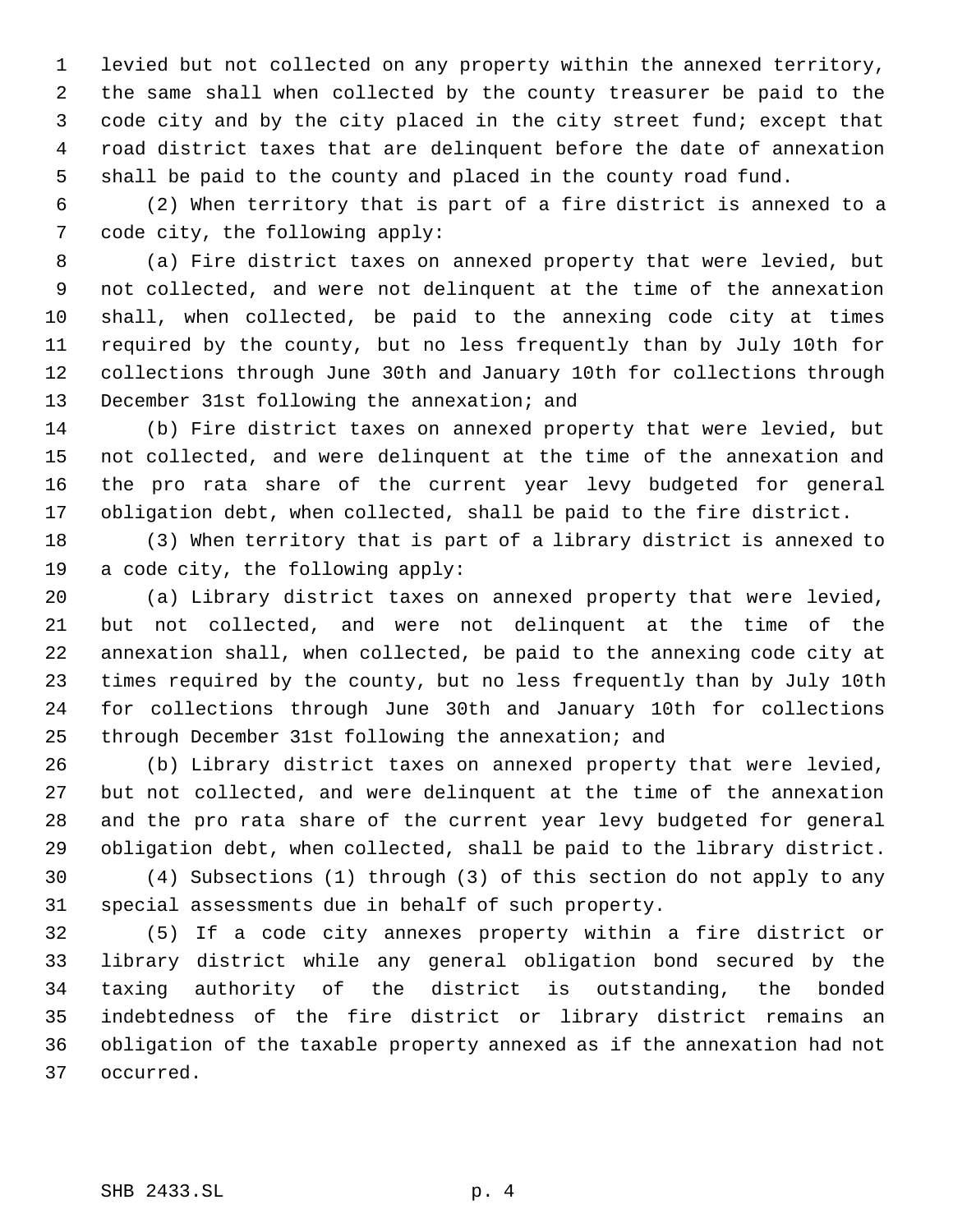1 (6) For each annexation by a code city, the code city ((is required 2 to)) must provide notification, by certified mail or electronic means, 3 that includes a list of annexed parcel numbers( $(\tau)$ ) and the street 4 address to the county treasurer and assessor, to the light and power businesses and gas distribution businesses, and to the fire district 6 and library district, as appropriate, at least ((thirty)) sixty days before the effective date of the annexation. The county treasurer is only required to remit to the code city those road taxes, fire district 9 taxes, and library district taxes collected ((thirty)) sixty or more days after receipt of the notification. The light and power businesses 11 and gas distribution businesses are only required to remit to the city or town those utility taxes collected sixty days or more after receipt 13 of the notification.

 (7)(a) In counties that do not have a boundary review board, the code city shall provide notification to the fire district or library district of the jurisdiction's resolution approving the annexation. The notification required under this subsection must:

 (i) Be made by certified mail within seven days of the resolution approving the annexation; and

(ii) Include a description of the annexed area.

 (b) In counties that have a boundary review board, the code city shall provide notification of the proposed annexation to the fire district or library district simultaneously when notice of the proposed annexation is provided by the jurisdiction to the boundary review board under RCW 36.93.090.

 (8) The provisions of this section regarding (a) the transfer of fire and library district property taxes and (b) code city notifications to fire and library districts do not apply if the code city has been annexed to and is within the fire or library district when the code city approves a resolution to annex unincorporated county territory.

 (9) An error or accidental omission by a code city in the 33 transmitted annexation notice required under this section may be corrected by the city by providing an amended notice to the county 35 treasurer and assessor, the light and power businesses, the gas distribution businesses, and to the fire district and library district, 37 as appropriate. The recipient of the amended notice is only required